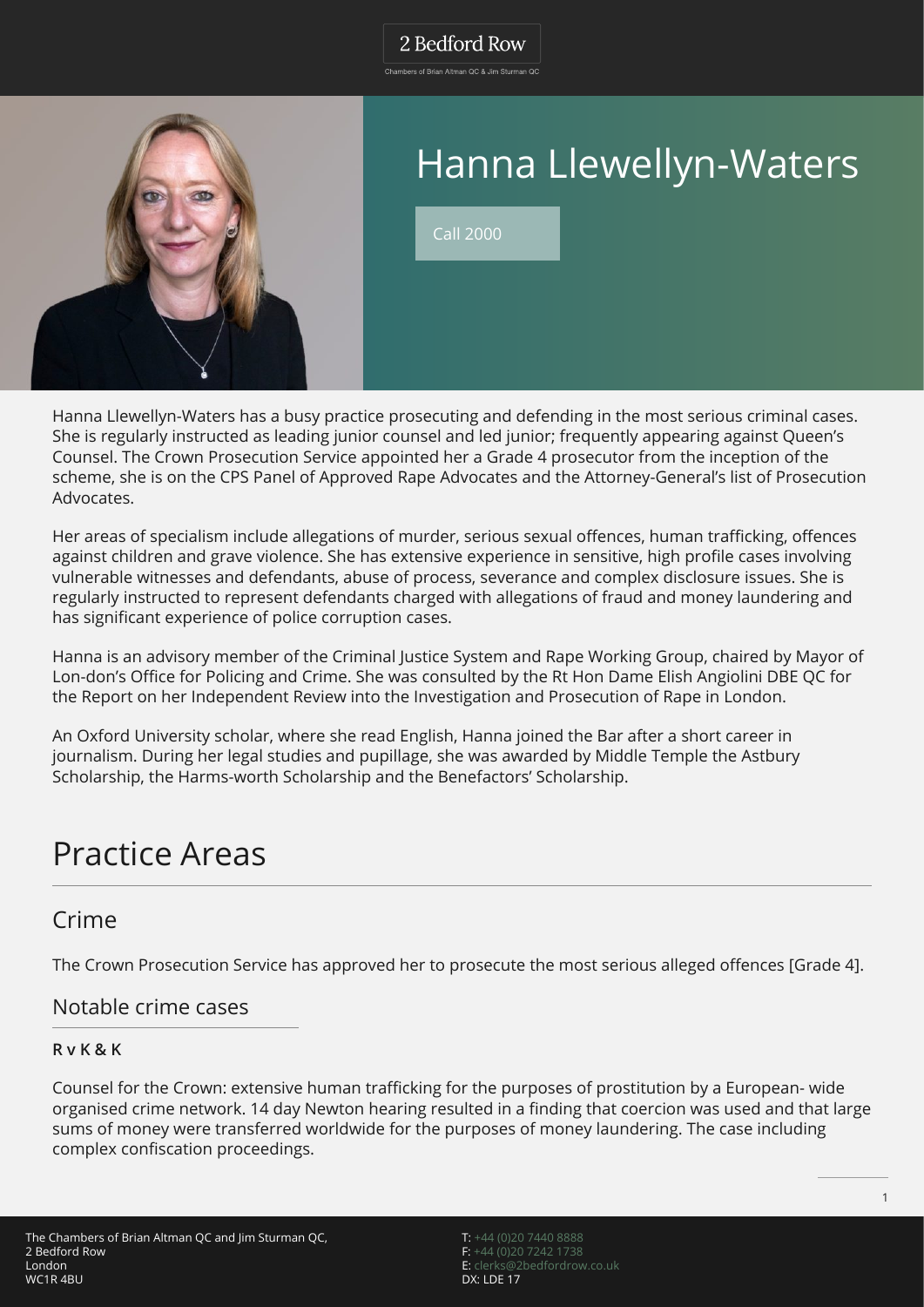### **R v D**

Led junior for the Crown. Case concerned the murder of a 14 year old boy following on-line grooming. Issues involved complicated sentencing process, including calling experts to help determine whether the murder involved sexual or sadistic motivation.

### **R v C & D**

Longest CCRC investigation undertaken. Led junior at the Court of Appeal and at the subsequent re-trial. Complex issues of disclosure: nearly 50 000 pages. Supergrass case. 6 week abuse of process application. Subsequently, the Crown offered no evidence.

### Fraud

Hanna is regularly instructed to represent defendants charged with serious allegations of fraud and money laundering.

### Notable fraud cases

**R v T**

Defence counsel in a multi-handed case involving money laundering and fraud in respect of illegal immigrants.

#### **R v M**

Defence counsel in a multi-handed case involving a high value advance fee fraud.

**R v L**

Defence counsel in a multi-handed case involving breach of restraint order, money laundering and fraud.

**R v L**

Defence counsel for a man charged with multiple fraud allegations regarding obtaining finance for high value motor vehicles.

### Professional Discipline

She is instructed on behalf of UKCP as presenting officer, including in a matter alleging grave sexual impropriety with an extremely vulnerable complainant.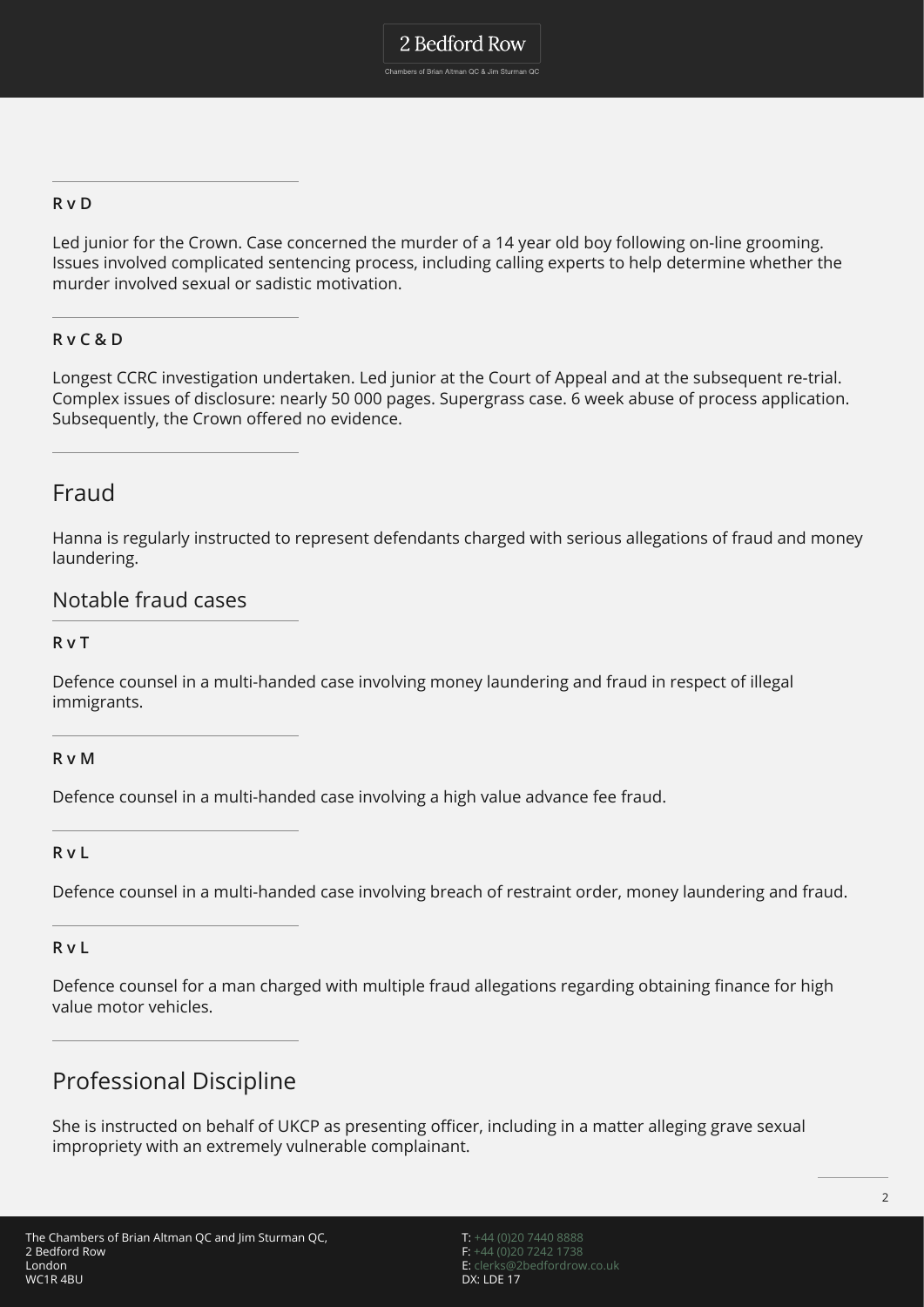### 2 Bedford Row

Chambers of Brian Altman QC & Jim Sturman QC

### Serious Sexual Offences

Hanna is on the CPS Panel of Approved Rape Advocates and the Attorney General's list of Prosecution Advocates.

She has advised working groups on the treatment of complainants in cases alleging serious sexual offences.

### Notable serious sexual offences cases

### **R v RD**

Trial counsel for the Crown in the case believed to be the oldest criminal case in English Law: 62 year delay. Advised pre-extradition in respect of multiple allegations of rape concerning four complainants spanning 1949-1973. The case attracted international media attention. Extensive and complex submissions: abuse of process. Conviction upheld by the Court of Appeal.

### **R v C**

Trial counsel in case alleging false imprisonment, section 18 GBH and rape. Multiple medical experts called; dangerousness provisions applied.

#### **R v S**

Leading trial counsel for the Crown. Multiple counts of rape and serious sexual offences by a high-profile local businessman in respect of four complainants. The case involved complex disclosure issues. The sentencing judge described the offences as 'the worst' he had dealt with.

#### **R v B & S**

Led junior for the first trial. Leading junior for the retrial. Multiple rapes against four highly vulnerable child complainants.

#### **R v M**

Defended a man charged with 33 counts of rape and further serious sexual offences against a 10-year-old girl. Thereafter appeared as junior alone against the Solicitor-General (unduly lenient sentence).

#### **R v K & P**

Leading counsel for the Crown. Multiple counts of rape and false imprisonment by two defendants aided by a third party against two complainants. The offences involved extreme degradation; joinder and severance arguments. Both defendants were given indeterminate sentences.

**R v F**